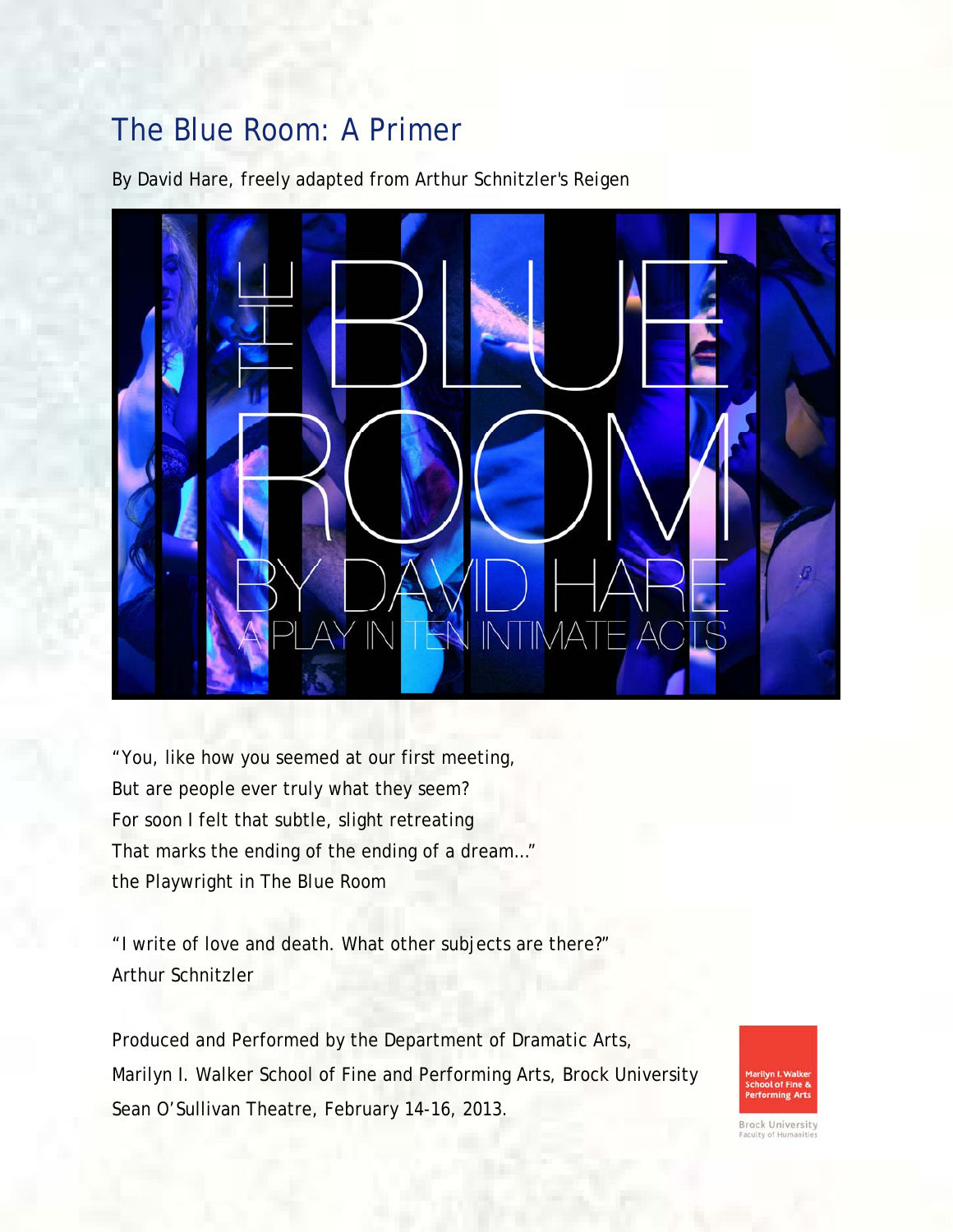# **The Show**

# **Plot Summary**

### **Act One**

Scene One – The Girl and the Cab Driver – *by the side of a street* Scene Two – The Cab Driver and the Au Pair – *a storeroom next to a dancehall* Scene Three – The Au Pair and the Student – *the kitchen of a modern house* Scene Four – The Student and the Married Woman – *the Student's bedroom* Scene Five – The Married Woman and the Politician – *a wealthy bedroom*

# **Intermission**

#### **Act Two**

Scene Six – The Politician and the Model – *a room in the Metropole hotel* Scene Seven – The Model and the Playwright – *a bohemian studio* Scene Eight – The Playwright and the Actress – *a room in a country hotel* Scene Nine – The Actress and the Aristocrat – *a theatre dressing room* Scene Ten – The Aristocrat and the Girl – *a sex shop hotel*

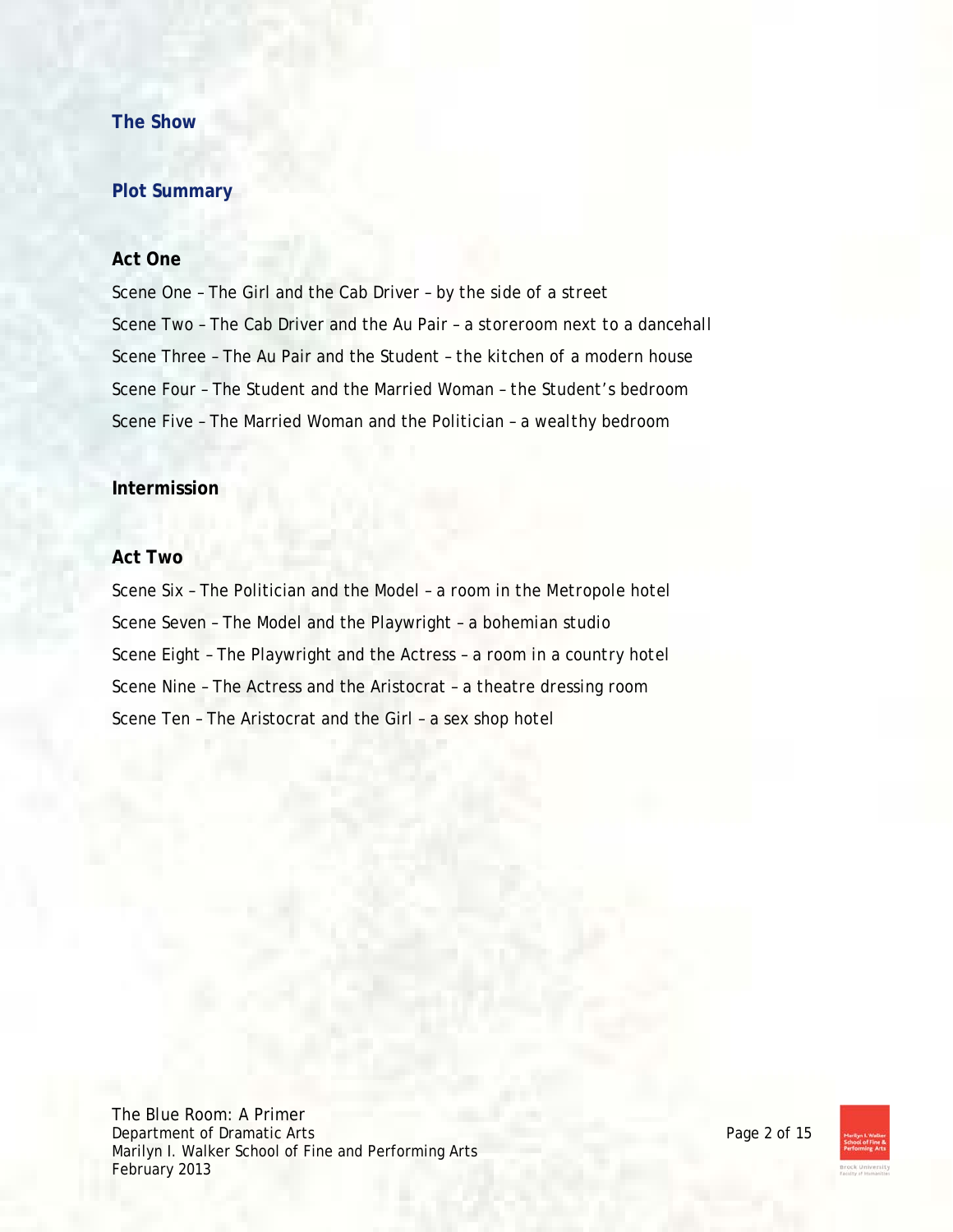# **The Team**

Director: Virginia Reh

Scenographer: David Vivian

Lighting Design: Ken Garrett

Production Manager: Brian Cumberland

Assistant Director and Primer: Jessi Robinson\*

Composer "Blue Room" song: Carly Manley, student, Music

Stage Management: Kate Hardy\*, Stephanie Baxter\*, Derek Ewert\*



Alighiero Boetti, Senza titolo (Untitled), 1969. http://www.moma.org/interactives/exhibitions/2012/boetti/#imgs -large/Boetti\_Senza-titolo\_1969.png

#### **Cast:**

The Girl (Irene) Erica Charles\* The Cab Driver (Fred) Kevin Chew\* The Au Pair (Marie) Emma Strong\* The Student (Anton) Michael Caccamo\* The Married Woman (Emma) Rachelle Lauzon\* The Politician (Charles) Nick Leno\* The Model (Kelly) Shauna James\* The Playwright (Robert) Chris Chapman\* The Actress Kendra Neaves\* The Aristocrat (Malcolm) Matt Da Costa\* Azzurra Stephanie Neale\*

#### *Students of the Department of Dramatic Arts are indicated by an asterisk\**

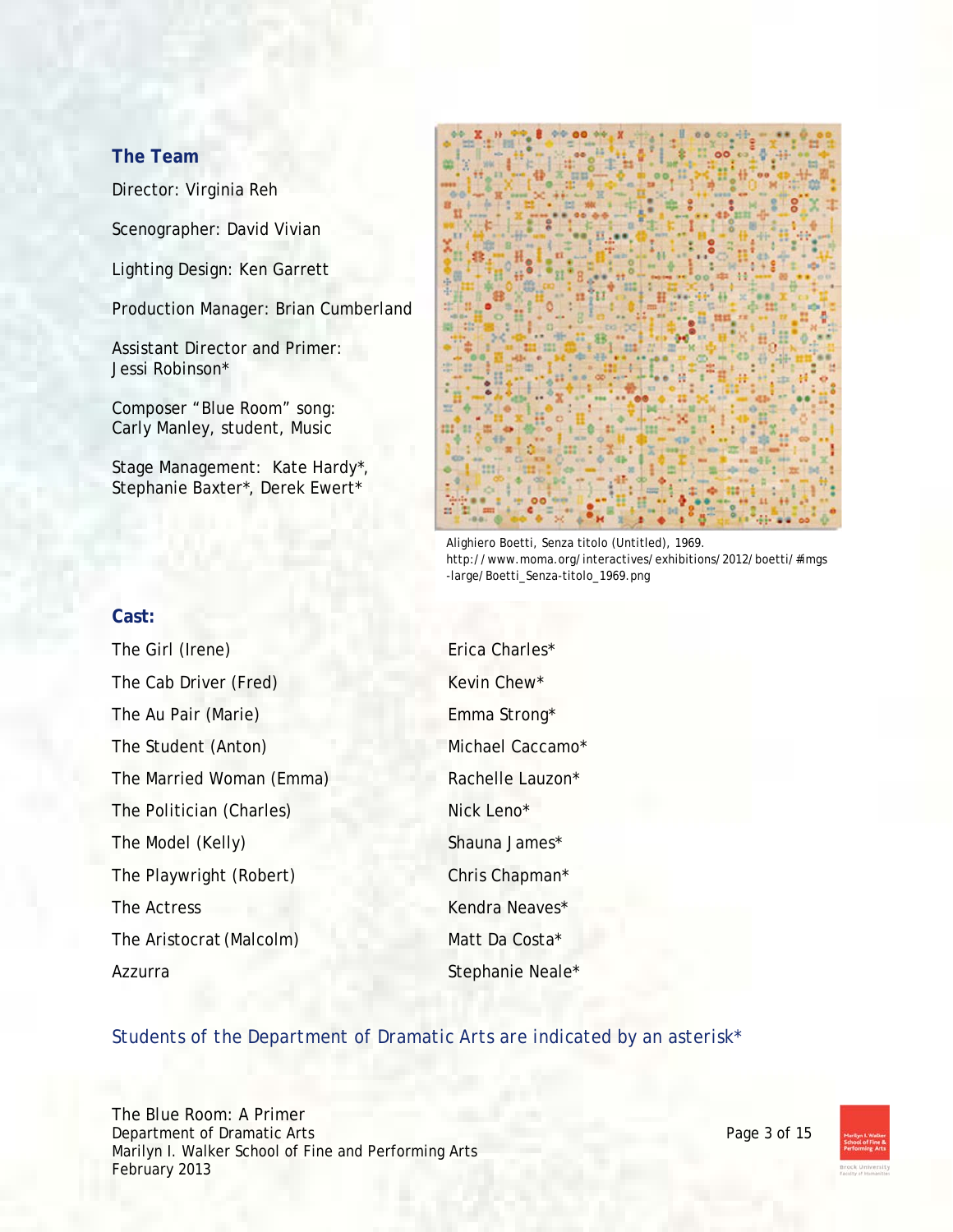# **Now to Start at the Beginning…**

#### **Arthur Schnitzler and** *Reigen*

Arthur Schnitzler was born in Vienna in 1862 and died in Vienna in 1931. While he did occasionally make visits across Europe, and vacationed in northern Italy, he lived almost solely in Vienna. The Vienna in which Schnitzler grew up in was one that centered itself heavily in appearances and the bourgeois society. This society was one Schnitzler himself was born into, one that his father had to climb to achieve. Dr. Johann Schnitzler was not always a respected throat specialist. He began his journey as a Jewish man of modest means from Hungary, one who came to Vienna to study



Arthur Schnitzler, Vienna, 1915. http://www.getty.edu/research/exhibitions\_ev ents/events/schnitzler/index.html

medicine (Thompson,2). Through his marriage to the daughter of a well-established Doctor in 1861, his success as a laryngologist and being one of the founders of the Poliklinik, a medical Clinic in Vienna at which he later became the director. Schnitzler's father was able to successfully assimilate his way into the higher ranks of Viennese bourgeois society (2). This was quite typical of the period and the city; this lifestyle was not merely limited to the born aristocracy anymore. Many in lower levels of society were able to bridge the gaps among social strata. Vienna was a cosmopolitan society, a melting pot of races, cultural backgrounds and eventually political ideologies, and this is where Arthur Schnitzler was educated. He was reared in a culture that was supremely superficial and enjoyed the status of middle-class or nouveaux riches. This class of society enjoyed its newfound wealth and became very materialistic. However, at the same time it was one of the most sophisticated middle-classes both culturally and intellectually. The bourgeoisie came to rival the aristocracy in their patronage of the arts. Schnitzler himself was privileged enough to frequent the Burgtheater and was even able to meet the some of the most successful actors of his time, as they were patients of his father (6). Pleasure seeking readily summed up the Viennese culture that Arthur Schnitzler grew up in and became an active part of. This is reflected clearly in most of his written work.

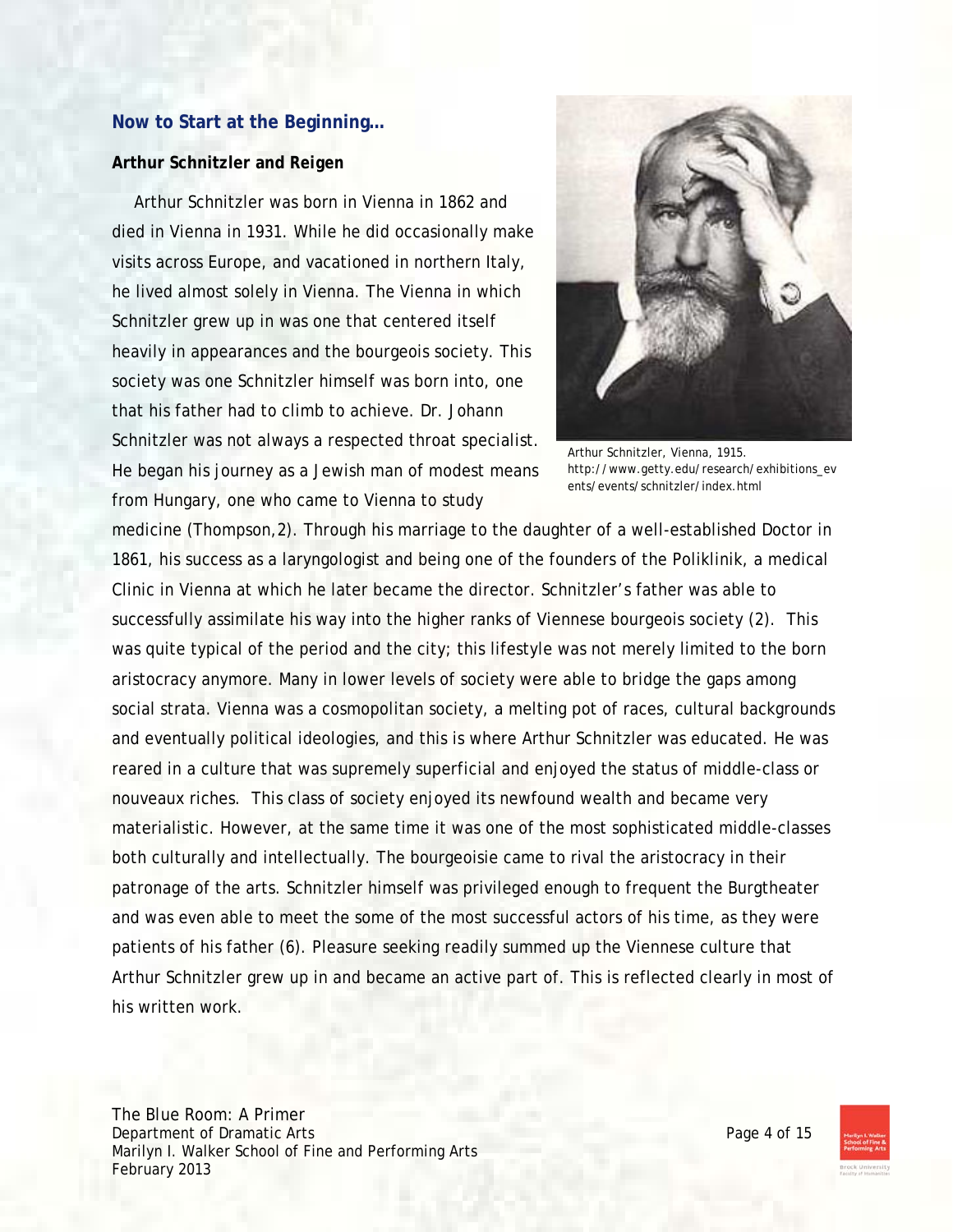# **Those Pleasure-Seeking Viennese**

 Schnitzler was one of three offspring of Dr. Johann Schnitzler and Louise Markbreiter. He had a brother Julius and a sister Gisela, and was raised in a comfortable lifestyle, one in which he was able to take music lessons and attend the Gymnasium, of which only a select minority of Vienna's families could afford (Gay,1). Schnitzler was an avid writer and kept daily journals, including that of his sexual activities of which he wrote in detail about the number of orgasms achieved and how long each encounter lasted. Unfortunately, because of this habit, he received a "terrible reprimand" from his father, after he found Schnitzler's journal and read about his erotic encounters. This lecture from his father included "a treatise on syphilis and skin diseases complete with explicit and repellent illustrations"(xxvii). This was a turning point for Schnitzler though, as he realized a bond had been broken between himself and his father that could never been fully repaired as his father had violated privacy by reading his diaries. Schnitzler's almost compulsive habit of keeping journals never really stopped and although he eventually followed in his father's footsteps, studying at the University of Vienna in 1895, he spent more time writing than he did on his studies (Liukkonen) . After his father's death in 1893, he all but abandoned his career as a doctor, although he had developed a keen interest in psychiatry and came to focus completely on his career as a playwright and novelist (Liukkonen).



# **A Sexual Appetite & the Numbers to Prove It**

One of Schnitzler's main themes as a writer came to be that of love, more specifically erotic love and the relationships that form around particular sexual partnerships. Schnitzler's own sexual appetite was well documented in his own journals which he kept almost daily, tallying his own orgasms, his partners, how

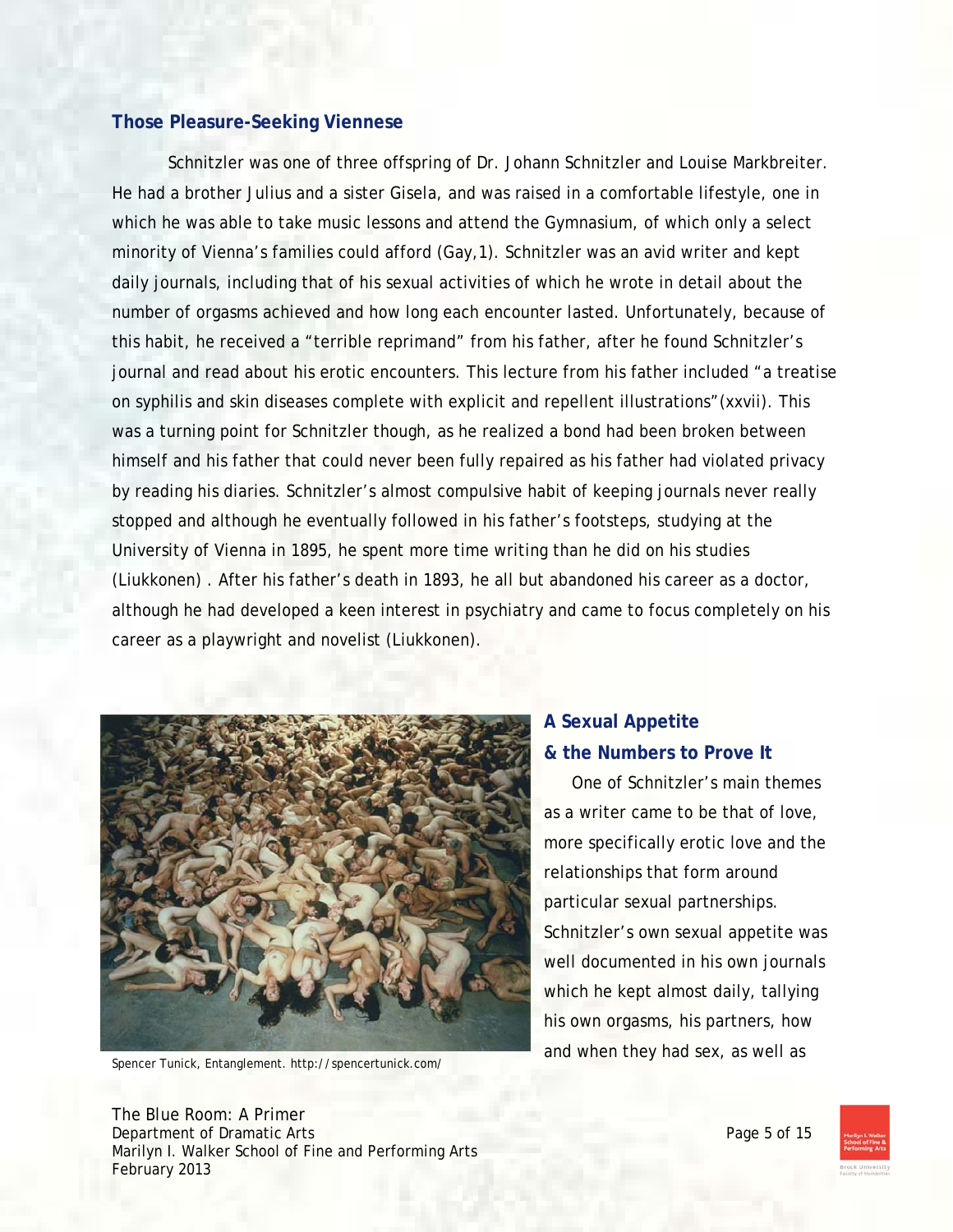notes of the nature of the relationships both in the beginning and the end; as they always came to an end. From his more youthful days referring to women in his diary as Greek goddesses, to becoming "more prudent in his sexual exploits"(Gay xxvii) as he matured; and this meant exploring more of the social strata of Vienna to satiate his limitless appetite, which never seemed to succeed for very long (64). He crossed social boundaries seeking new conquests or lovers; from affairs with married women to prostitutes. In 1887, Schnitzler picked up a young woman named Anna Heeger, who made a meager living embroidering and came from a far lower social class. This made her all the more desirable in his eyes. Within a few days they had become lovers and, to Schnitzler's surprise, he became attached to her, which only occurred four or five times from the numerous affairs he engaged in. Although he seemed to feel something greater than normal for her (throughout their 2 year relationship they had participated in sex 583 times - 326 of which happened in the first eleven months), he continued to have affairs outside of their relationship (64-65). This defined Schnitzler, as he was continually searching for other outlets for his many appetites. He would repeatedly terminate relationships with a cool and detached attitude, as these women had merely become victims of his prodigious record of orgasms. To say that Schnitzler had a complicated relationship with love, sex and women would be putting it lightly as he was obsessed with his lovers' sexual pasts. He found unexplored virgins the most desirable, however would keep them as mistresses long after virginities were taken. He was also adamant that the women he was involved with not have jobs, as he perceived this as an affront to his character.

 This sexual appetite and vast body of experience was reflected in Schnitzler's writing, especially that of *Anatol* in 1893; a story of a young man and the sexual conquests of his past leading up to his wedding, told in a series of seven scenes. *Reigen* or "Hands Round" in 1900 offers 10 scenes of couples that interconnect through the passing of partners from one scene to the next, beginning with a soldier and a whore and completing the circle of the play with the whore and the Count. The play became more widely known as *La Ronde*, following the 1950's film by Max Ophüls. *Reigen* was originally written by Schnitzler as a play to be read among friends, and only 200 copies were published, at his own expense. It was a clear dissection of the relationships he had experienced himself, as well as those he witnessed in Vienna at the time, scenes from life. It also illustrated clearly the promiscuity of the era coupled with the growing issue of venereal disease, a serious penance for lifestyle choices. The play soon became an underground sensation as copies of the play leaked out past his

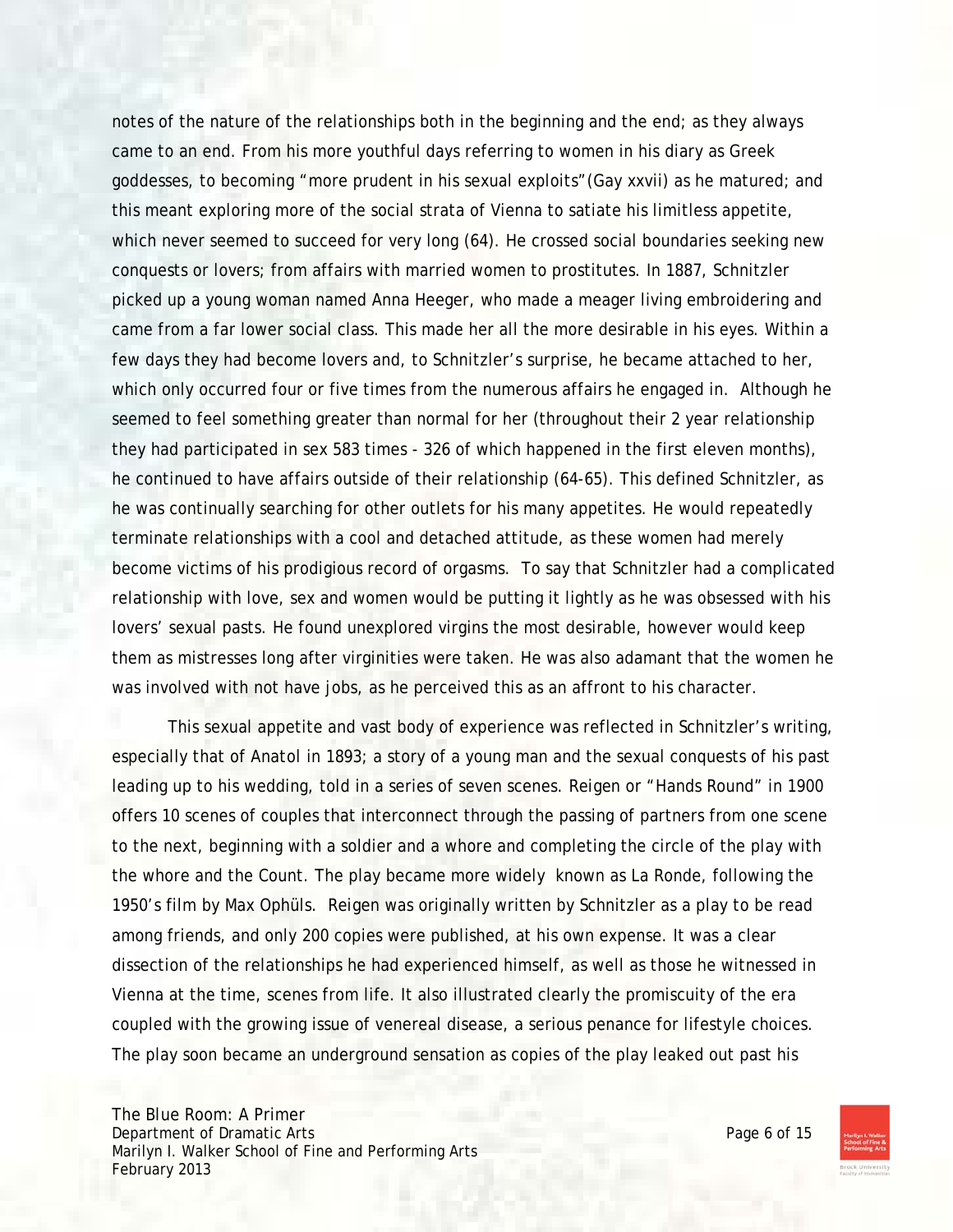circle of friends. Illegal copies of the play began to be printed and circulated despite the censor's bans. However the play was not performed publicly until 1920, and was met with unmitigated scandal. At the performance in Vienna in 1921, a riot broke out which was attributable to both the sexual nature of the play and rising anti-Semitism. In the same year, the opening in Berlin resulted in the actors being arrested and held for a 6 day obscenity trial resulting in an acquittal. Schnitzler was labeled as a writer of Jewish filth and the author himself banned any further performances of the play until his death. Reigen had caused one of the largest scandals in German theatre history and withdrew the play from public production.

# **Freud's Double**

 Although *Reigen* was met with much hostility in the 1920's, Schnitzler was in some very interesting company, company that may have had a significant impact on the nature of his writings. Sigmund Freud was one of Schnitzler's contemporaries and although they did not meet until June 1922, when Freud was 66 and Schnitzler was 60 (Beharriell ,722), they had written each other prior to the meeting and even came to admire each other's work. It was



Blue Room.<br>
Lite ((with a said design to the case of the Passe 115(65,177) ever been..." (723). This was high praise http://griet-pearl.deviantart.com/art/Blue-Room-115695477

not until the 1950's when the letters between these two were published, that it became clear just how significant a relationship it was. In one letter from Freud to Schnitzler on May 14, 1922, Freud explains why he was so hesitant to meet, stating that: "I have formed the impression that you know through intuition or rather through keen self-analysis everything that I have discovered through laborious work on other people. Indeed, I believe that fundamentally you are an explorer of psychological depths, as honestly impartial and unafraid as anyone has

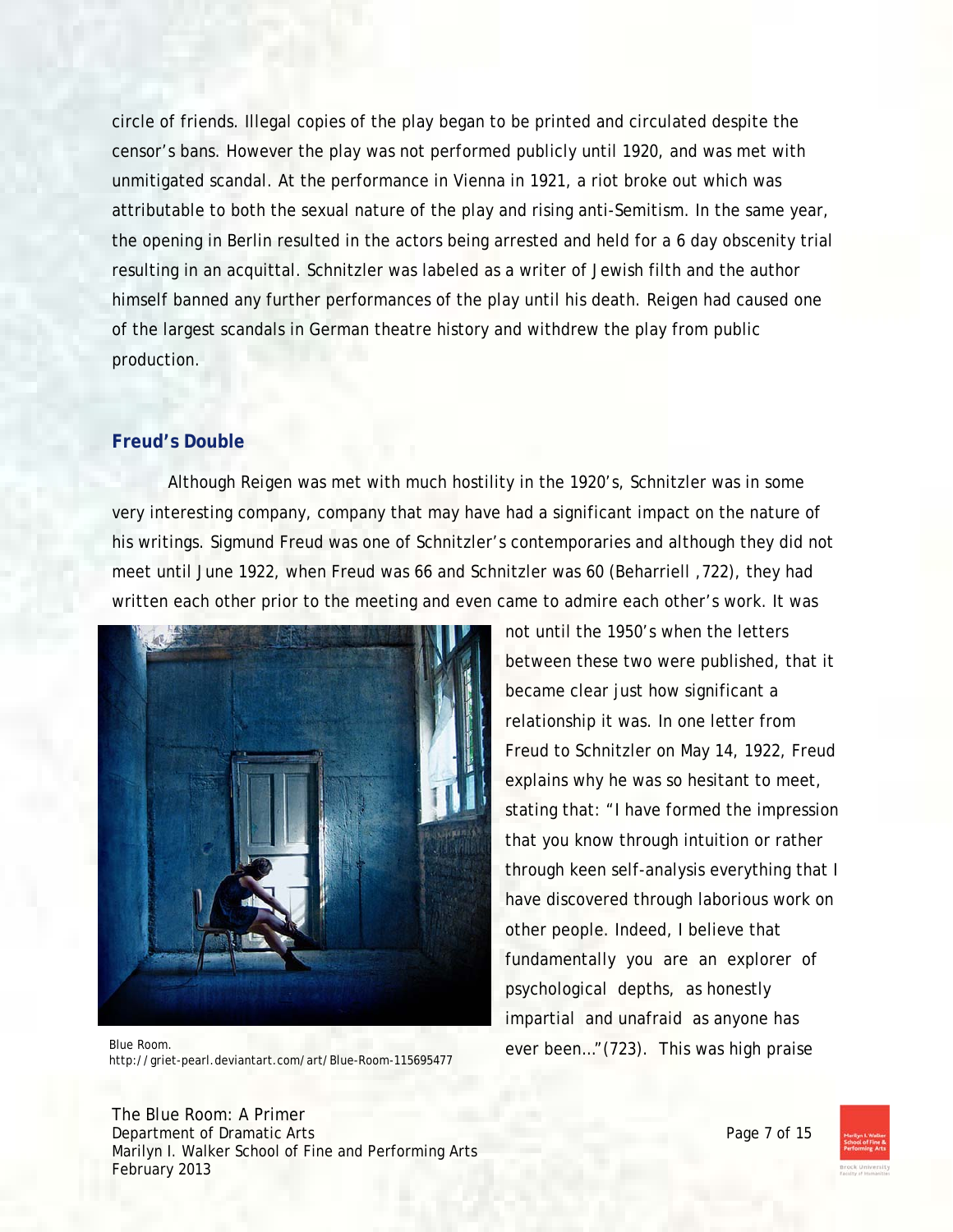from such a pioneer of the field of psychology and philosophy. Perhaps it was warranted, as Schnitzler was a playwright with the background of a doctor, interested in the analysis and writing of erotic relationships, with a benefit of seeing them enacted on stage.

#### **From Vienna to Britain in 76 Years...**

#### **David Hare &***The Blue Room*

From the banning of public performances of *Reigen* by Schnitzler in 1921 to the 1950's film version *La Ronde* by Max Ophuls to the present date of 2013, the world has seen many reimaginings of Schnitzler's original *Reigen* or "Hands Round". We have selected for our 2013 mainstage production David Hare's *The Blue Room* written and first performed in 1998. This adaptation was suggested to the playwright David Hare by the then up and coming director Sam Mendes, who was working out of the Donmar Warehouse in England. Hare approached this project "licensed by the knowledge that the author himself never put the material into a form where he foresaw it being performed" (Hare, preface, *The Blue Room* ). Therefore he adapted the play freely and without strict adherence to the original. Although, after comparing the two texts closely, it is uncertain as to how "free" he actually was with the script, as there remains much overlap between the two plays. The daisy chain of sexual partnering still exists while the setting has been changed to "one of the great cities in the world, present day" (1), so Hare leaves it much more open to artistic interpretation. In *The Blue Room*, some of the most noticeable changes are in the characters' descriptions: the soldier is now a cab driver; the whore is now the girl; the maid is the au pair; the young gentleman is now the student; the young wife is the married woman; the husband has become the politician; the young miss is now the model; the poet is now the playwright; and the count is now the aristocrat. One role that does not change in title is the actress, and oddly enough she is the only character in The Blue Room to be left unnamed, as if to reflect a commentary of both authors on the nature of being an actress. The tone of Hare's version is somewhat different from the original Reigen. "Schnitzler's text is about cynicism, control, abuse and manipulation. However, in my version at least, it is also about yearning and romance… I did eleven drafts. It took me a very long time to find a difficult tone: worldweary, yes, clear-eyed, yes, but also full of the vulnerability of the search for love." (Hare, *Acting Up: A diary*). That was Hare speaking about his own vision of his work in comparison to

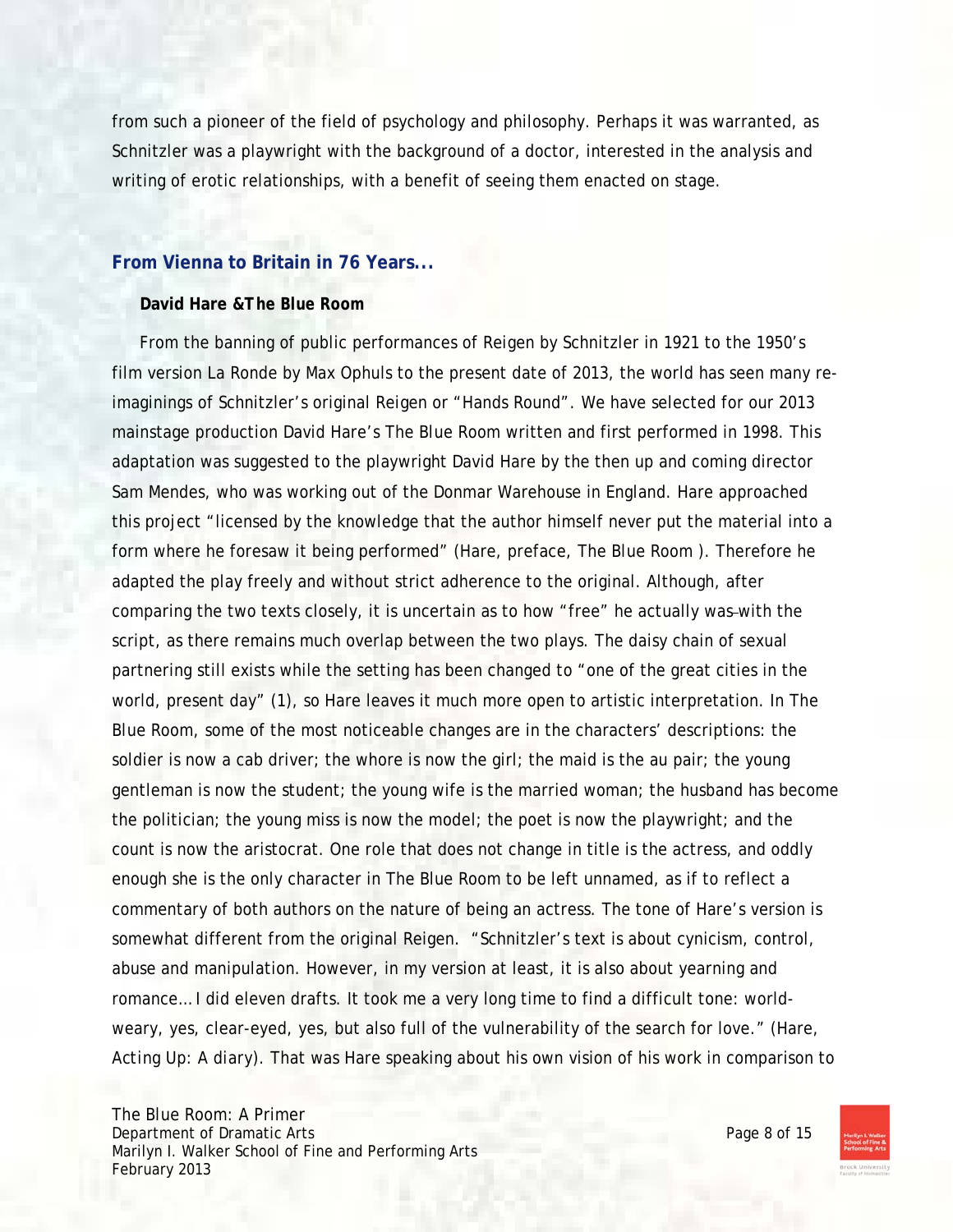that of Schnitzler, and of course the interpretation of both texts is to be subjective. Some of the changes Hare made do take on a very different tones. The modification made to the role of "the girl" from "the whore" immediately removes some of the harshness. As well, Hare changes the ending of her first encounter to one of mixed regret, rather than an outburst of rage and profanity that one sees in *Reigen.* The hundred years separating the original from Hare's adaptation witnessed an incredible amount of social upheaval and transformation and with that in mind, one would think that the attitudes towards sex would have been drastically altered. Hare articulates "the fascination of the work is that its treatment seems hardly dated at all" (preface) and this is why most of the content and nuances of the relationships in Reigen are very much visible in *The Blue Room*. Hare continues to explain that one reason why this play is still able to resonate with audiences, even a hundred years in the future, is because Schnitzler's "essential subject is the gulf between what we imagine, what we remember, and what we actually experience" (Hare, The Blue Room ).

#### **Quite the English Gentleman**

David Hare is an English writer born and bred. He was born on June 5, 1947 in East Essex. He attended Lancing College, than moved to Jesus College, Cambridge where he earned his MA in English. His first playwriting gig was actually an accident, as he was working for Portable Theatre Company, which he co-founded when a playwright dropped out at the last minute and left the company without a script. After that, he was commissioned to write a full length play called *Slag* which was first produced in 1970.



David Hare, 2010. https://www.bafta.org/access-allareas/screenwriting/profiles/sir-davihare,1426,BA.html

He co-founded the Joint Stock Theatre Group, worked as a director, playwright and even acted in his own one-man shows. *The Blue Room* was not his first adaptation; he also adapted Chekhov's *Platonov and Ivanov*, and Brecht's *Mother Courage and Her Children* for the theatre(The British Council). Hare was able to write The Blue Room throughout the

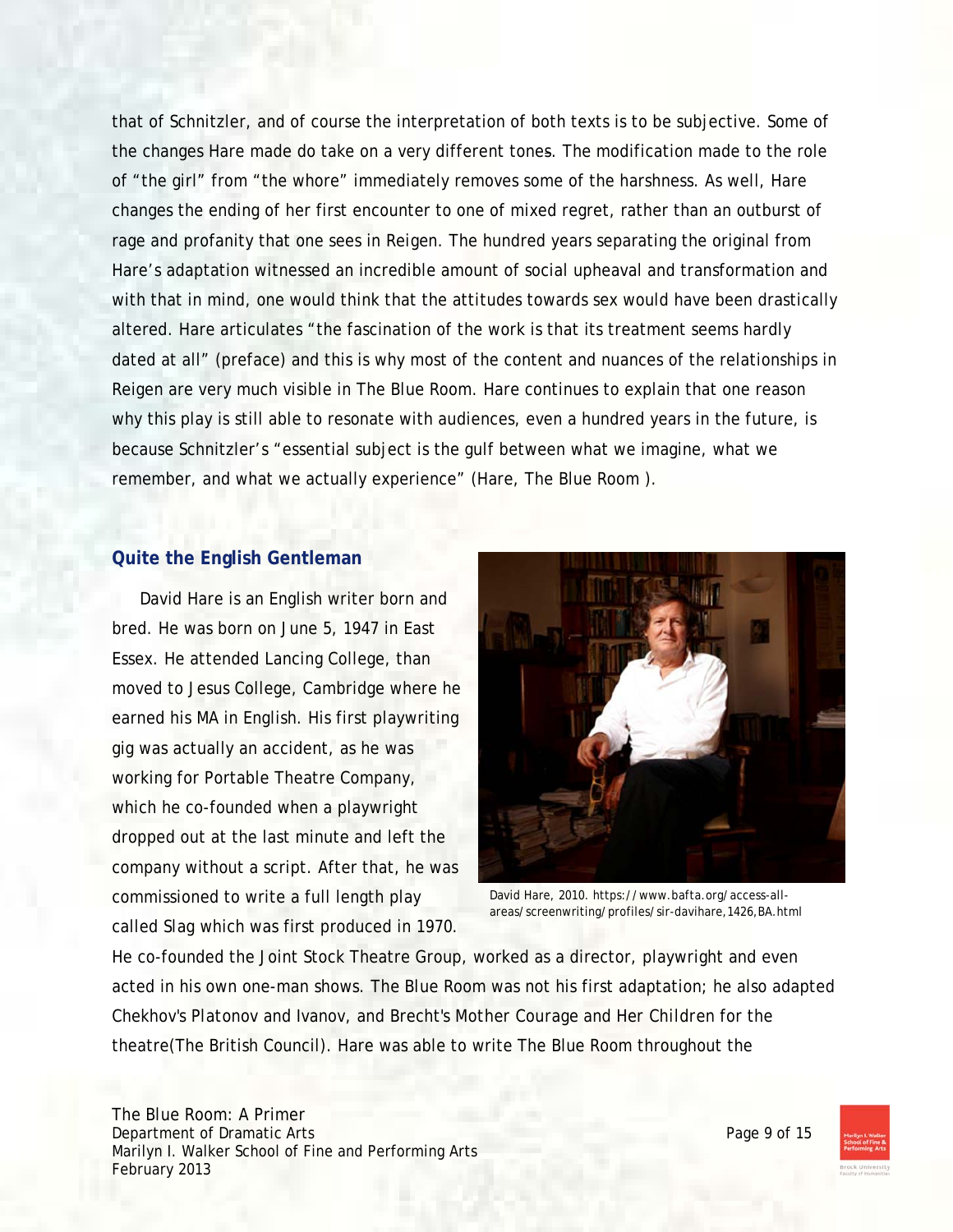development of this production in conjunction with Sam Mendes, and was able to continuously tweak the script even after rehearsals with Nicole Kidman and Iain Glen had begun. In his book *Acting Up: A Diary*, Hare reveals his process of working on the play all the way through to its reception in both the UK and America.

 The reception of this play was unique, in that Nicole Kidman was still a budding actress and mostly known for being Tom Cruise's significant other, while Iain Glen was an accomplished actor. Sam Mendes was a major up and coming director. The press, while giving some mixed reviews, mainly focused on the brief interval in the play when Kidman was naked on stage. Charles Spencer, a journalist from the Telegraph, got carried away with his review and said that the show "was pure theatrical Viagra", a review that became synonymous with the play. This play still carries with it the taboo or stigma that is sex itself and the way sex is societally considered and controlled. Whether *Reigen* or *The Blue Room*, the focus seems to divert to sex and scandal rather than to the play and its messages in their entirety. Perhaps this is the personal human condition. The Blue Room was a major success financially though and effectively assisted in launching Kidman's career as she was signed onto both Moulin Rouge and The Hours during her tour of the show.

# **Size Really Does Matter**

# **The Addition of Azzurra**

Why? The first question that needed to be answered for this production was why do all of these characters have sex or at least try to have sex? It seemed to us it was about the search for a connection in a world that leaves one feeling alone and sometimes even



*The Highline* in New York, view from inside the seating area.

*The Blue Room*: A Primer Department of Dramatic Arts **Page 10** of 15 Marilyn I. Walker School of Fine and Performing Arts February 2013

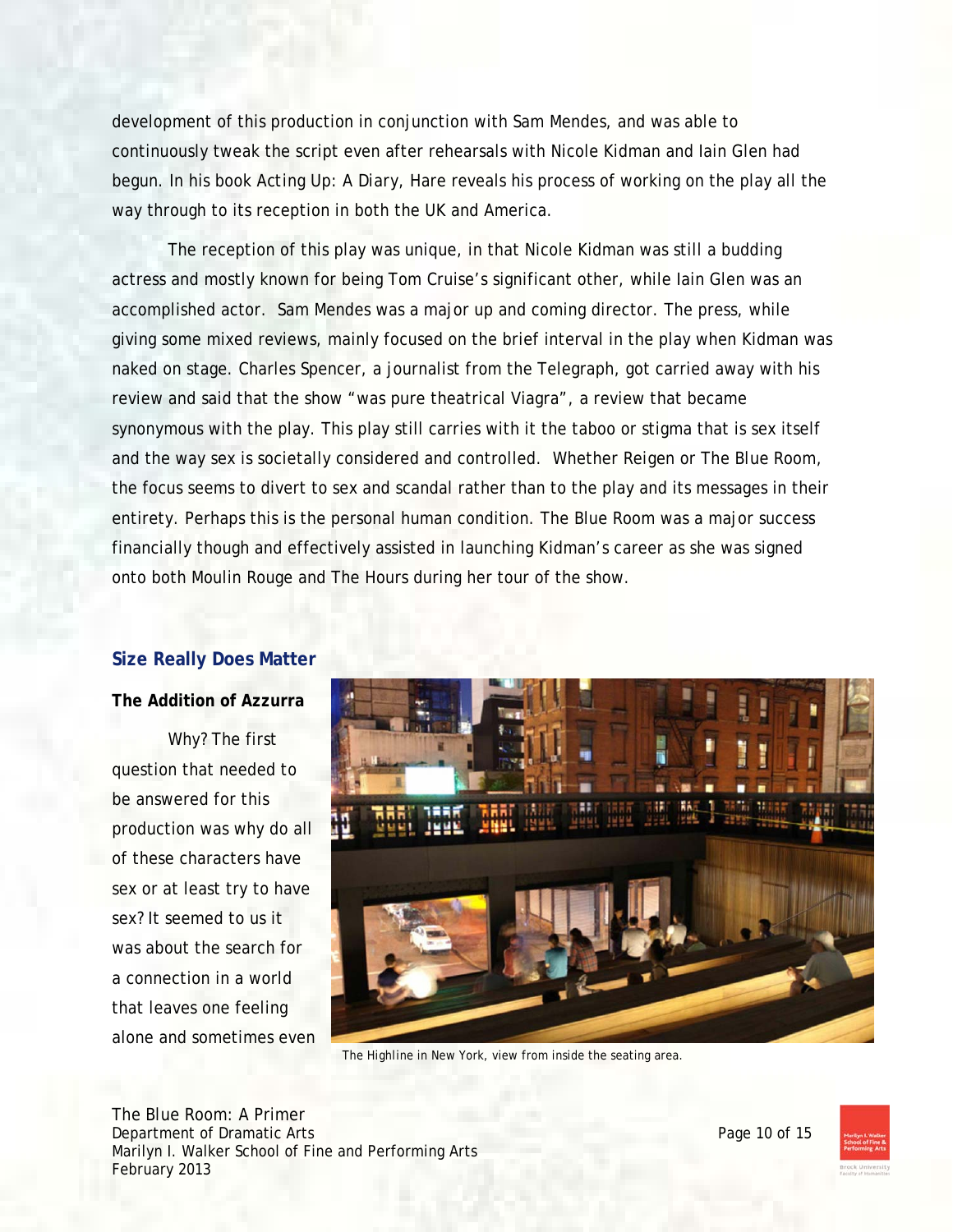used. It was the image of particles moving through space crashing into one another, bouncing off, only to be thrown in another direction, just as these characters crash into one another. These were the starting places for the development of this production and eventually the creation of a new character Azzurra. The Ophüls film offered a precedent for a framing character, in his case a ringmaster to keep the story moving. Our Azzurra had a lot to do with where these 10 scenes were going to be situated. In the original version by David Hare, all 10 characters were played by 2 actors and the entire play was set in a non-descript room that was able to be transformed by the actors. In this production, all 10 characters were played by individual actors. A place where all these encounters could take place was necessary. It became very evident that a major theme of the production was watching or being watched during these scenes, as voyeurism, almost a Big Brother or reality show type setting. A place that was controlled by someone, a person that watched all these relationships unfold and organize a suitable place for the next encounter to unravel. Game shows, reality TV and voyeurism were all explored in an attempt to understand why the audience is able to see these scenes.



New York *The Highline*, view from the outside. http://www.cleanbiz.asia/image/high-line-park-new-york

*The Blue Room*, in this incarnation, is a business steeped in people's fantasies, controlled and operated by Azzurra, a business woman who also enjoys the power of exposing and watching people's intimate moments unfold. This woman is in control of the matching process and sets up specific pairings in

order to fulfill more than just her clients' desires. In this place, a character's fantasies are created and arranged, allowed to be played out, and examined by those allowed to watch. Clearly fantasy sometimes becomes flawed once brought into the real world. The character of Azzurra creates a world where characters can outline their fantasies and allow her to create

*The Blue Room*: A Primer Department of Dramatic Arts **Page 11** of 15 Marilyn I. Walker School of Fine and Performing Arts February 2013

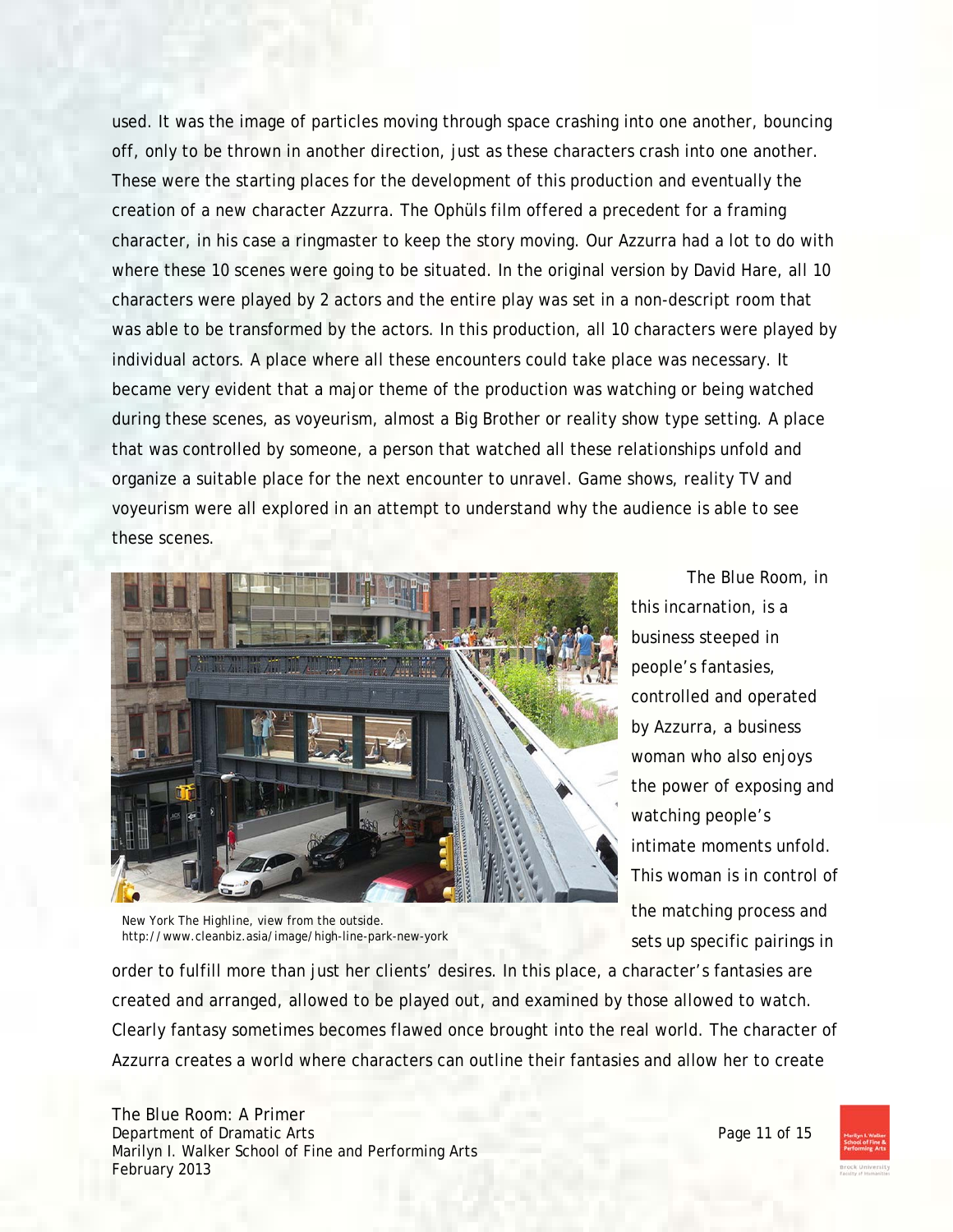the details. It is about more than just the physical for her, just as it is about more than sex for the rest of the characters. Only Azzurra understands the unusual pattern of behavior from pairings she creates. It is not the outcome that is exciting, rather the process of moving from wanting so badly to find a connection to needing to leave the situation that is interesting for her. While she may appear sadistic in a business fueled by others' fantasies, she ensures her own are not lost.

### **Sex, Risk and How Far We've Come… Or not?**

In the culture Schnitzler grew up in, risk was very much a factor in each of these kinds of sexual encounters, from the chance of contracting venereal diseases, to being caught with the wrong women and subsequently challenged to a duel, to the other side of the gender coin where women would lose everything if caught as unfaithful or impure. The standard approach to *La Ronde* has been that the characters are passing on diseases to their successive partners. Hare created his adaptation after the height of the AIDS crisis, but makes a few passing references to the health risks. Pleasure was a major component of Schnitzler's era though,

and with the rise of the nouveaux riches, there was also a break in traditions or at least loopholes. Affairs were known to occur and continue, as long as they did not interfere too publicly with those involved. Risk maintains a major role in sex today. Even in our daily lives, risk seems to have evolved into a form of sport; from jumping off



HBO's Voyeur Campaign, New York, 2008. http://indiadrant.blogspot.ca/2008/06/voyeur-bbdo-nys-work-for-hbo.html

higher and higher buildings, cliffs, even from the edge of outer space, as Felix Baumgartner did in 2012 being the first man to break the sound barrier unassisted.

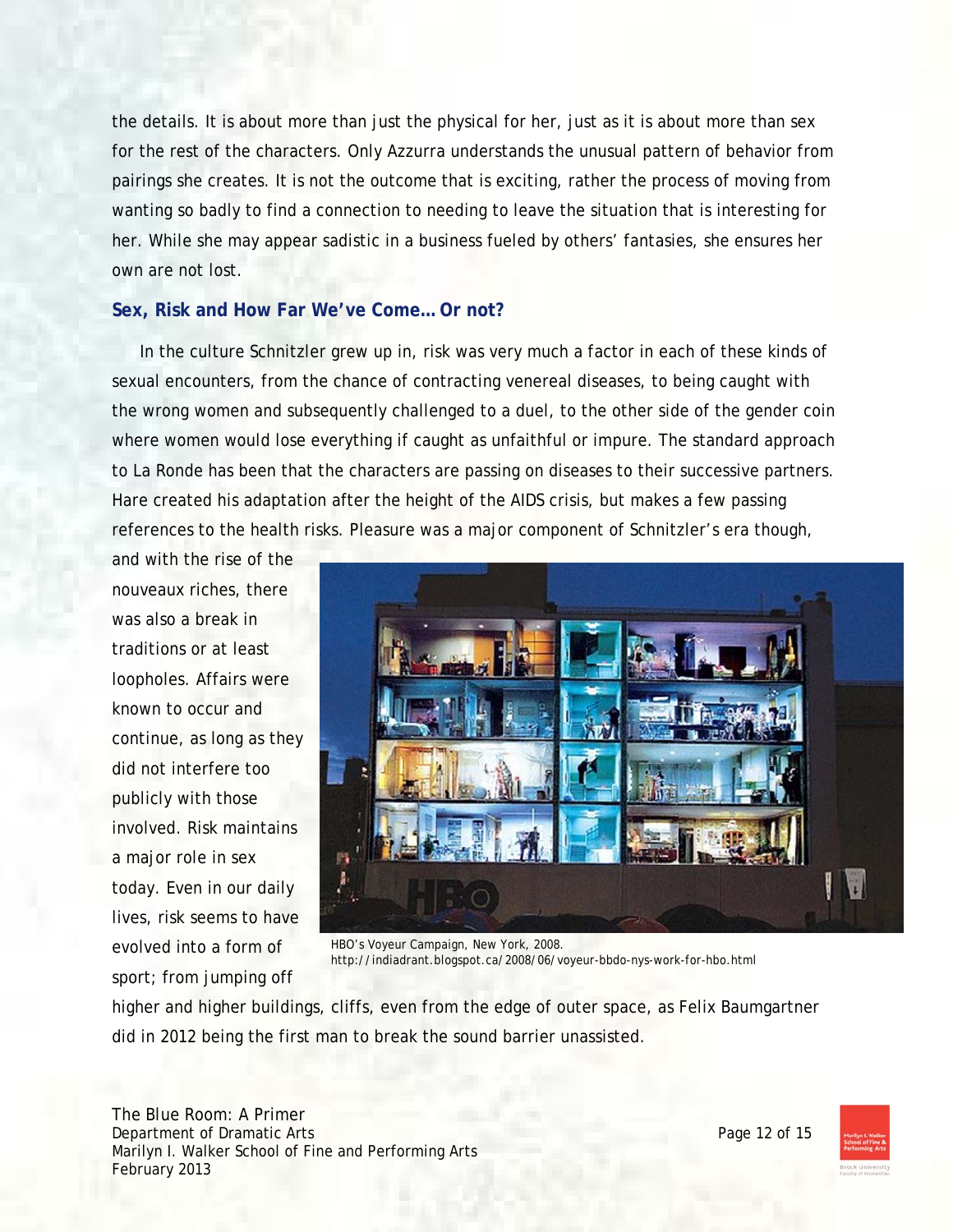Today, with the advent of internet sites like youtube, phones so small they can be taken anywhere unseen, and the continual addition of CCTVs (closed circuit televisions) or security cameras, risk and thrill of being caught in the act of anything are very high. The risk within this play has much to do with the potential of being caught, recorded by a stray phone, or seen by someone who is not supposed to see you. The risk associated with being caught doing something immoral or socially unacceptable is also part of the excitement sexually for these characters. The characters are standing on the edge of a very high cliff, or in these cases having sex in a hotel room while taking a lot of pills, or copulating on the floor of a closet in a nightclub. These are high-risk areas societally, where anyone could walk in or overhear your intimate moments. Public sex is becoming a more widely documented trend, with sites listing the top ten places to have sex other than a bed, or facts about the unusual places where people have engaged in sexual activity. Tattooing, scarring and piercings openly express other avenues to assist in getting your blood pumping, other ways to experience the rush of doing something that is taboo. Just as there is public sex, there are numerous fetishes or different sexual experiences that take participants far beyond that of the regular, missionary sexual position if they feel so inclined. In *The Blue Room*, drugs also fuel a pairing's sexual encounter, stimulating them in another extremely high risk or thrilling way, as the pills could be laced or made out of something too powerful for users.

 Drugs can also move participants into an altered state of being, similar to alcohol, in that they give people taking them the ability to put the onus on the substance rather than themselves. MDMA, ecstasy, pills of all colors and shapes, cocaine and a myriad of other drugs are available to those wishing to experiment, and while the method of consumption may come with instructions, the actual drug induced "trip" does not. So the risks of losing control and inhibitions increase as well as experiencing finding oneself in a most vulnerable state. Sexual diseases remain very much problematic, even today. With the production of affordable or free condoms and other sexual protection and contraception, there is still a threat of being infected by something that could be very dangerous indeed. Gonorrhea is, for example, a serious sexual disease thought to be almost eradicated by medicine. However, in 2012, The New Yorker offered an article about a sex worker in Japan who was infected by a strain of Gonorrhea resistant to the traditional means of treatment. AIDS was a major medical crisis in the United States in the 1980's, yet the threat of contracting HIV or AIDS still carries on today. Risk is present when choosing a sexual partner because the ability to make informed

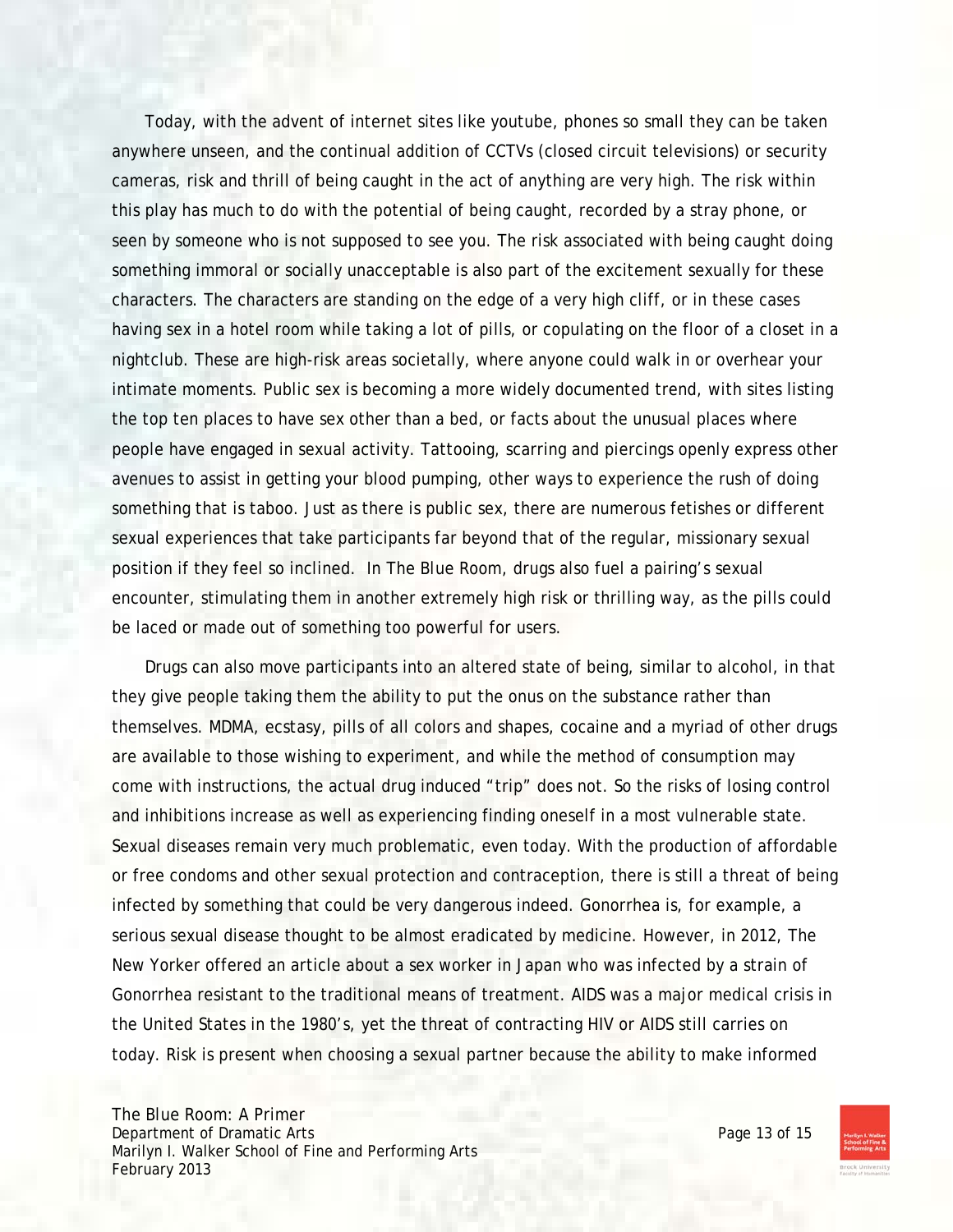decisions is sometime blurred, especially if the partner is lying or simply has not been checked by a doctor.

 Sexuality and the perception of what sex is have always been subjective. Some treat sex as a means simply to procreate, and nothing more, while others wish to speak more freely about sex just as The University of Toronto Sexual Education Centre wished to do this January. University of Toronto's SEC, or Sexual Education Center, in conjunction with the Oasis Aqua Lounge (a "downtown club that bills itself as a water-themed adult playground, where swingers are welcome and sex is allowed everywhere but the hot tub")(online) held a night for students.



By: Artistic unit JocJonJosch, "Existere" Project, 2011. http://now-here-this.timeout.com/2011/06/06/naked-participantsneeded-for-jocjonjoschs-existere-project/

SEC's mission is to foster "a sex-positive attitude in the greater U of T area, by offering information, programming, safer-sex supplies, and peer counseling in a welcoming environment"(same). This is just one example of how sex is becoming more openly acceptable – without taboo. Even if only limited to a club or darkened corner, the fact is that sex is now at least a more openly discussed part of our culture. *The Blue Room* illustrates the sometimes overlooked reality of relationships; the power of the mind in many states, and analyzes the harshness and complexity of human interaction both before and after sex; from the risks these characters will take in pursuit of excitement, fantasies or thrills, only to discover afterwards that perhaps the risk was far too great or perhaps not satisfying enough.